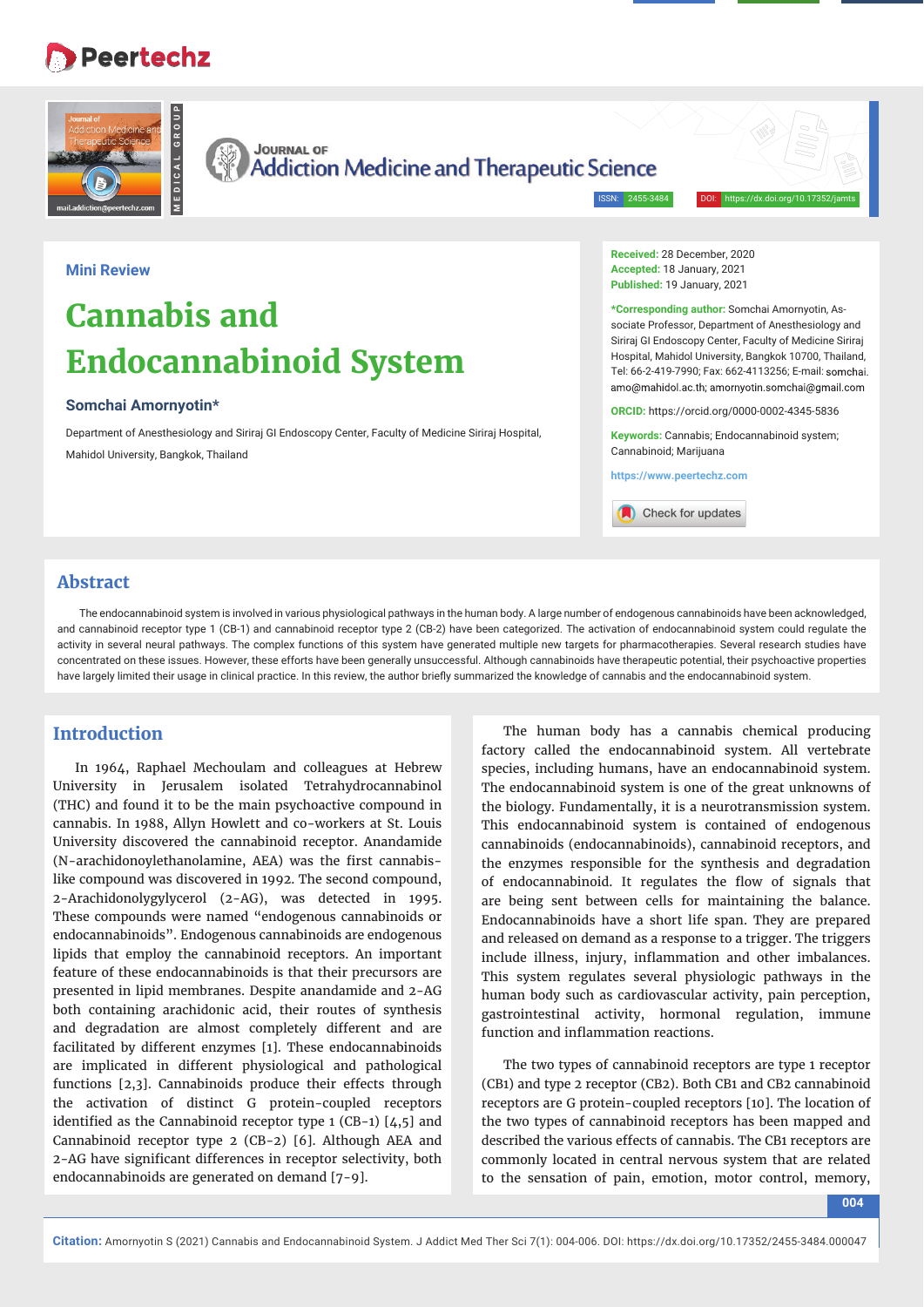https://www.peertechz.com/journals/journal-of-addiction-medicine-and-therapeutic-science

appetite, nausea and vomiting as well as pleasure and reward [11]. In addition, the CB2 receptors are usually located in the areas of body that are related to the immune system, peripheral nervous system and bone. However, some areas of the body such as heart, gastrointestinal system, liver, reproductive system and skin, express both type 1 and 2 receptors.

Endogenous cannabinoids occur naturally within the body. In contrast, exogenous cannabinoids are produced externally and seem to be capable of initiating the endocannabinoid system to a greater extent. The exogenous cannabinoids that are commonly found in cannabis are called phytocannabinoids. The phytocannabinoids can be found in hundreds of different plant species, they are present in the highest concentration in the cannabis plant. The cannabis plant is a natural medicine that could assist the balance of endocannabinoid system. However, there are actually 85 cannabinoids in the cannabis plant, along with hundreds of other compounds. Many of the compounds together creates a synergistic effect when all are present.

The endocannabinoid system can become underactive or overactive, which causes the body to malfunction and come out of a homeostatic state. When our endocannabinoid system is not working properly, we might have an imbalance, which can produce chronic medical conditions including epilepsy, autoimmune disease, myofascial pain, migraine, irritable bowel syndrome, complex regional pain syndrome, anxiety and depression, multiple sclerosis and parkinson's disease. Importantly, overactivity or underactivity of the endocannabinoid system has been associated with some disease states. Overactivity of this system might be correlated with obesity and type II diabetes. Previous reports demonstrated that obese people and type II diabetic patients had abnormally increased blood levels of endocannabinoids. Moreover, underactivity of the endocannabinoid system would decrease the ability to maintain homeostasis. The three most clinical endocannabinoid deficiency are migraines, fibromyalgia, and irritable bowel syndrome. All of these are associated with a higher incidence of anxiety and/or depression [12]. The number of cannabinoid receptors could change in response. Intensification in the number of cannabinoid receptors are associated with some disease states such as autistic children and depression persons who committed suicide. Diminution in the number of cannabinoid receptors are related to chronic heavy users of THC-rich cannabis.

Phytocannabinoids are cannabinoids found in plants that stimulate these same receptors. The most famous of these are THC (delta-9-tetrahydrocannabinol) and CBD (or cannabidiol). Cannabis is an herb which has a diverse range of cannabinoids and terpenes present. Cannabinoids in Cannabis are extremely alike to those present and naturally produced by the human body. The medical use of cannabis is now legal in several countries, including Canada and most of Europe and the United States. If the cannabinoids and their analogs become therapeutic agents, they are beneficial for the treatment of chronic conditions. The possibility of accumulative toxicity must be considered. The long-term toxicity of cannabinoids in humans remains principally unknown. The regular use of

cannabis tends to happen in people who have experience with other legal and illegal recreation drugs. Heavier cannabis users will more likely be alcohol users and tobacco smokers.

Several animal studies had been investigated the toxic effects of cannabis on brain and other organs of the body. These studies demonstrated little evidence of brain and other organs damage. To date, there are no fatal overdoses of cannabis because the area of brain responsible for breathing and heart rate does not have cannabinoid receptors. A previous study evaluated and compared the long term effects of the cannabis use in 63 current heavy cannabis users and 72 control subjects. The study showed that there were not significantly different between the two groups [13]. Some reports presented the correlation of the use of THC and the possible development of abnormal cardiac rhythms [14-16]. However, a recent review of the risks of cardiovascular disease confirmed that marijuana use was not significantly correlated with an increased risk of cardiovascular disease [17].

In recent years, a rapid increase in the medical and recreational use of cannabis. Several products and chemical compounds derived from different species of the cannabis plant. Cannabis based products for medicinal use comprise cannabinoids derived from the cannabis plant, including ∆9-tetrahydrocannabinol (THC), cannabidiol (CBD), or a combination of THC and CBD. THC is the fundamental of cannabis that could create the psychotic effect, whereas CBD is not hallucinogenic at a typical dose. THC provides a higher risk of adverse events compared with CBD. To date, nonmedicinal CBD products are lawful and extensively available on the internet and from health food venders, but they lack quality standards and should not be used for medicinal purposes [18].

Despite increased cannabis use and a changing state-level policy landscape, certain evidence regarding the short and long-term health effects of cannabis use continues indefinable. Unlike alcohol or tobacco, no established standards exist to help guide individuals as they make choices how to use cannabis safely. For therapeutic uses, a systematic review and meta-analysis demonstrated that there was moderatevalue confirmation to support the use of cannabinoids for the management of chronic pain and spasticity. There was low-value confirmation suggesting that cannabinoids were related with improvements in nausea and vomiting owing to chemotherapy, weight gain in HIV infection, sleep disorders, and Tourette syndrome. Cannabinoids were associated with an increased risk of short-term adverse events [19]. Importantly, a broad set of evidence-based research conclusions on the health effects of cannabis and cannabinoids need to be confirmed.

## **Conclusion**

An understanding of human cannabinoid pharmacokinetics is important for the enlargement and monitoring of new therapeutic medications. The extensive manifestation and multipurpose functions of endocannbinoid system not only support its promising potential as a drug target for various diseases, but also make the unwanted side effects almost unavoidable. The discovery of an endocannabinoid

**005**